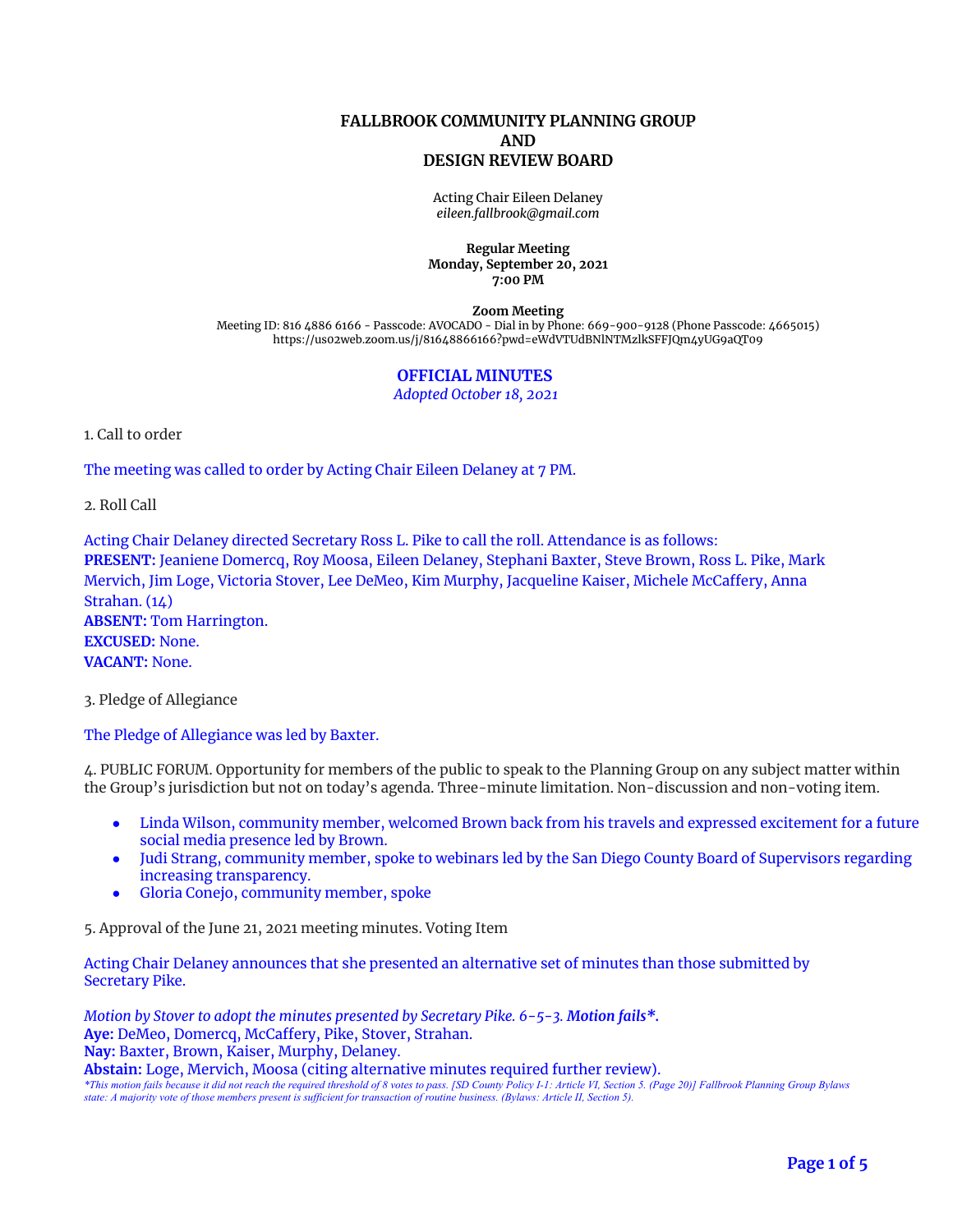Motion by DeMeo to continue consideration of the adoption of minutes for the June 21, 2021 meeting. 13-0-1. Motion *passes.* **Aye:** Domercq, Moosa, Delaney, Baxter, Brown, Pike, Mervich, Stover, DeMeo, Murphy, Kaiser, McCaffery, Strahan.

**Nay:** None.

**Abstain:** Loge (citing not being a board member at the time of the meeting).

6. Approval of the July 19, 2021 meeting minutes. Voting Item

*Motion by Brown to adopt the minutes presented by Acting Chair Delaney. 8-2-4. Motion passes.* Pike offers a correction. Stover offers a correction, withdrawn. **Aye:** Baxter, Brown, DeMeo, Domercq, Kaiser, McCaffery, Strahan, Delaney. **Nay:** Pike, Stover. **Abstain:** Loge, Mervich, Moosa (citing alternative minutes required further review), Murphy.

7. Approval of the August 16, 2021 meeting minutes. Voting Item.

*Motion by Murphy to adopt the minutes presented by Acting Chair Delaney. Motion withdrawn. Motion by Stover to adopt the minutes presented by Secretary Pike. 2-7-5. Motion fails.\** **Aye:** Pike, Stover. **Nay:** Baxter, Brown, DeMeo, Kaiser, McCaffery, Murphy, Delaney. **Abstain:** Domercq, Loge, Mervich, Moosa (citing alternative minutes required further review), Strahan. \*This motion fails because it did not reach the required threshold of 8 votes to pass. [SD County Policy I-1: Article VI, Section 5. (Page 20)] Fallbrook Planning Group Bylaws state: A majority vote of those members present is sufficient for transaction of routine business. (Bylaws: Article II, Section 5).

*Motion by Murphy to adopt the minutes presented by Acting Chair Delaney. 7-2-5. Motion fails.\** **Aye:** Baxter, Brown, DeMeo, Kaiser, McCaffery, Murphy, Delaney.

**Nay:** Pike, Stover.

**Abstain:** Domercq, Loge, Mervich, Moosa (citing alternative minutes required further review), Strahan. \*This motion fails because it did not reach the required threshold of 8 votes to pass. [SD County Policy I-1: Article VI, Section 5. (Page 20)] Fallbrook Planning Group Bylaws state: A majority vote of those members present is sufficient for transaction of routine business. (Bylaws: Article II, Section 5).

Motion by DeMeo to continue consideration of the adoption of minutes for the August 16, 2021 meeting. 14-0. **Motion passes.**

**Aye:** Domercq, Moosa, Delaney, Baxter, Brown, Pike, Mervich, Loge, Stover, DeMeo, Murphy, Kaiser, McCaffery, Strahan. **Nay:** None.

**Abstain:** None.

8. Approval of the August 25, 2021 Special Meeting. Voting Item.

*Motion by Stover to approve the minutes presented by Secretary Pike. Motion withdrawn. Motion by Delaney to approve the minutes presented by Acting Chair Delaney. 13-0-1. Motion passes.* Stover offers a correction.

**Aye:** Domercq, Moosa, Delaney, Baxter, Pike, Mervich, Loge, Stover, DeMeo, Murphy, Kaiser, McCaffery, Strahan. **Nay:** None.

**Abstain:** Brown (absent for the meeting).

9. Presentation and Discussion of County of San Diego Code Compliance. Michael Johnson, Manager, County Code Compliance. [Michael.johnson1@sdcounty.ca.gov](mailto:Michael.johnson1@sdcounty.ca.gov) Discussion. Community Input. Non-voting item

Mike Johnson, James Bray, and Sheila Gayon gave a presentation on Code Compiance. Discussion followed. No action taken.

10. PDS 2021-ZAP-01=034W1, PDS2021 ER-01-03-002A. Discretionary Permit for modification of a cell site. Location: 3705 Fire Rd, Fallbrook. Applicant: Delilah Bruzee,. [dbrusee@md7.com](mailto:dbrusee@md7.com). County Planner: Nathan King, [Nathan.king@sdcounty.ca.gov](mailto:Nathan.king@sdcounty.ca.gov) Discussion Community input. Voting item.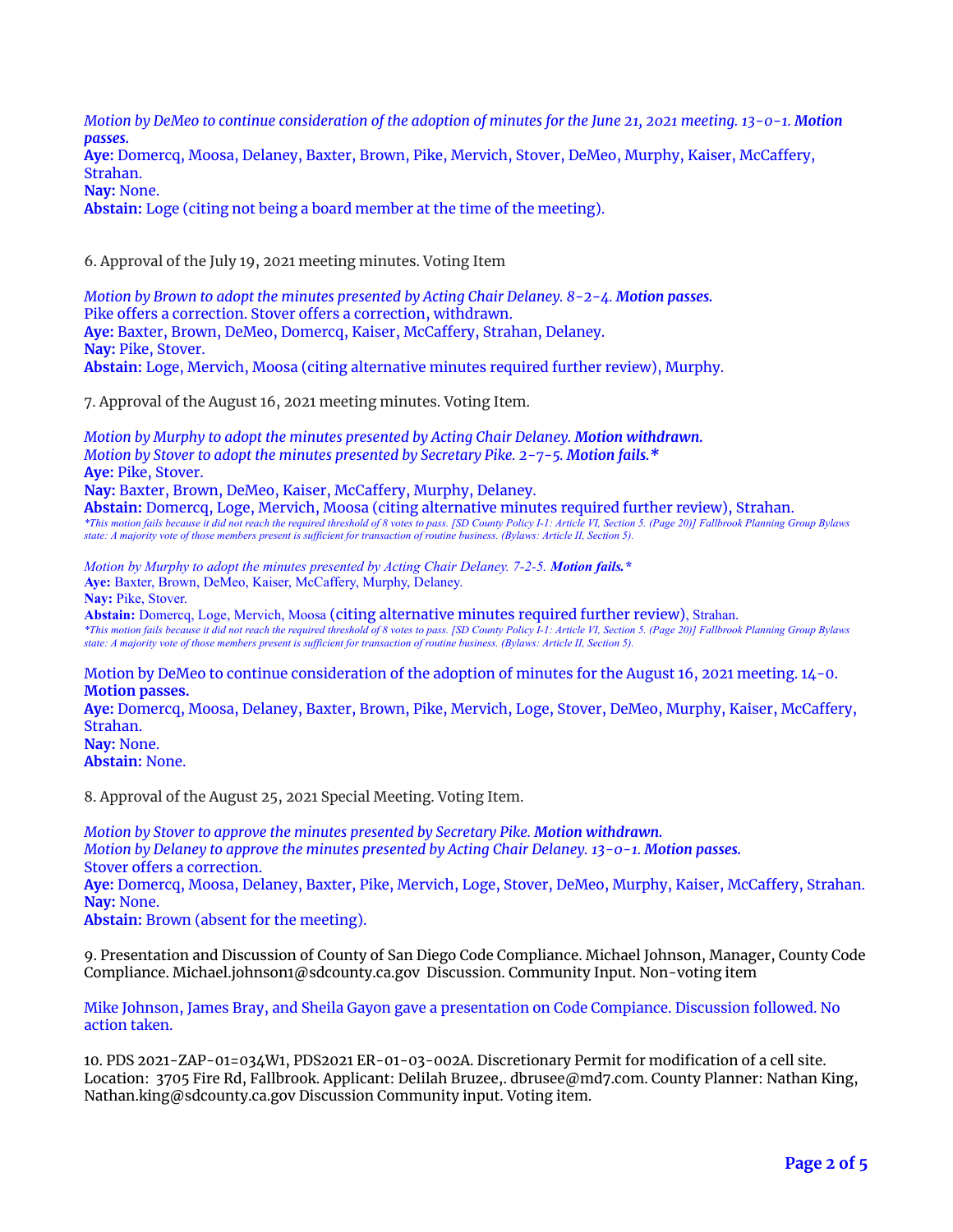Delilah Bruzee, applicant, gave a presentation of the project. Moosa reported the recommendation of the Public Facilities Committee was to approve the project.

*Motion by Moosa to approve the project as presented. 14-0. Motion passes.* **Aye:** Domercq, Moosa, Delaney, Baxter, Brown, Pike, Mervich, Loge, Stover, DeMeo, Murphy, Kaiser, McCaffery, Strahan. **Nay:** None. **Abstain:** None.

11. Fallbrook Community Planning Group- Public Statement

DeMeo read a statement. No action taken.

12. Discussion and recommendations on the County Cannabis Ordinance- part 2, growing Cannabis. Ad hoc Cannabis Committee. Community Input. Voting Item

- Cannabis grown on parcels zoned for agriculture
- Minimum/maximum size of parcel
- Proximity to residential parcels, set backs
- Transportation on County maintained roads<br>• Input on light and noise as it relates to the ne
- Input on light and noise as it relates to the neighboring area
- Input on excessive use of water, especially during times of drought
- Input on pest deterrents as it impacts ground water and other animals/birds/insects/reptiles in the area
- Input on indoor or outdoor growing facilities

Murphy reported that the commitee made the following recommendation:

*● Recommend to San Diego County that in drafting the new Cannabis Ordinance, the Fallbrook Planning Group requests that all cultivation within a cannabis cultivation facility or cannabis nursey shall take place in the interior of a fully enclosed secured structure.*

*Motion by Muphy to adopt the recommendation passed by the committee. 14-0. Motion passes.* **Aye:** Domercq, Moosa, Delaney, Baxter, Brown, Pike, Mervich, Loge, Stover, DeMeo, Murphy, Kaiser, McCaffery, Strahan. **Nay:** None. **Abstain:** None.

13. Request by Harriet, [everythingfallbrook@gmail.com](mailto:everythingfallbrook@gmail.com) to have the County review the north side of West Clemmens Lane, just below the intersection with Hill, by a vacant lot where there's a strip of dirt used by locals for angle parking. Also the sidewalk ends abruptly just before the SDG&E lot and resumes just after it. As a result, pedestrians (including families with kids and strollers) are forced to walk into the traffic lane to get around the parked cars. Circulation Committee. Discussion. Community input Voting Item (Send an inquiry letter to DPW)

Harriet, applicant, gave a detailed presentation on the project request. Moosa reports that the Circulation Committee recommended action be taken to resolve the safety concerns.

Motion by Moosa that a letter be sent to San Diego County recommending action to address the concerns drafted by *Moosa. 14-0. Motion passes.*

Letter to include language from Murphy's motion made at the committee meeting.

**Aye:** Domercq, Moosa, Delaney, Baxter, Brown, Pike, Mervich, Loge, Stover, DeMeo, Murphy, Kaiser, McCaffery, Strahan.

**Nay:** None.

**Abstain:** None.

14.Request from Elisa Austelle [elisaaustell@gmail.com](mailto:elisaaustell@gmail.com) for a pedestrian crossing signal at the Intersection of Iowa & Mission Rd. Discussion. Circulation Committee Community Input. Voting Item. (send an inquiry letter to DPW)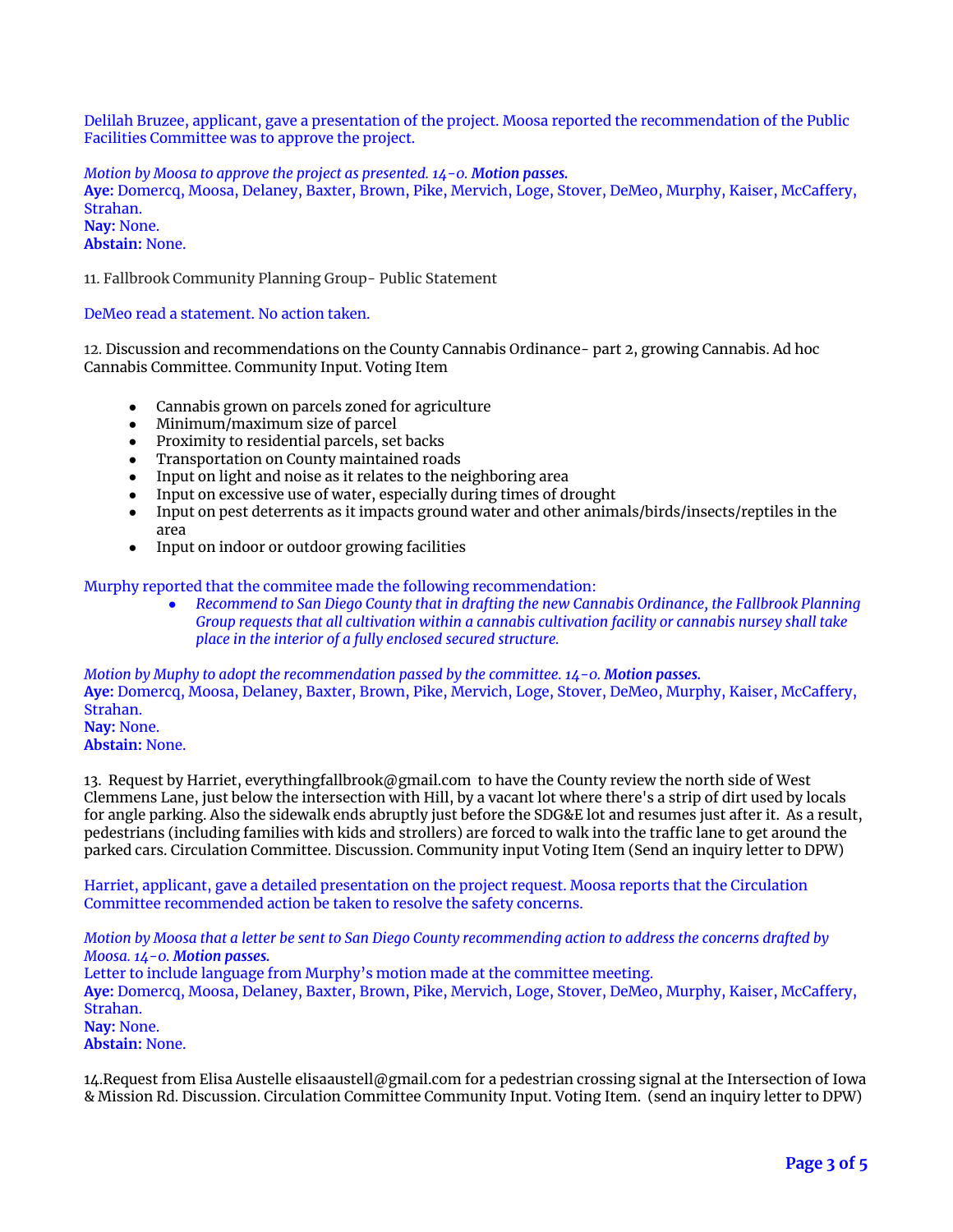The applicant was not present to give a report to the Group. Moosa reports that the Circulation Committee continued the project to the next month's meeting in hopes the applicant would be present at that time.

*Motion by Moosa to continue the project to the October 2021 meeting. 14-0. Motion passes.* **Aye:** Domercq, Moosa, Delaney, Baxter, Brown, Pike, Mervich, Loge, Stover, DeMeo, Murphy, Kaiser, McCaffery, Strahan. **Nay:** None.

### **Abstain:** None.

15. Discussion and Recommendations about using YouTube as the platform to save and view our recorded meetings. Social Media Ad hoc Committee. Community Input. Voting Item

- Establish a YouTube channel/account to store meeting recordings
- Establish a general Planning Group email account [\(FallbrookPlanningGroup@gmail.com](mailto:FallbrookPlanningGroup@gmail.com)) to establish YouTube account. co-administrators to be Secretary, Group Chair and Vice Chair, for best business practices. Password changes with new officers.
- Recordings will be maintained for 90 days as required. Secretary destroys recordings after 90 days, notifies the Group Chair of this action and keeps a record of that date.
- YouTube- comments disabled and other County recommendations.
- YouTube security
- Other ideas to store recordings, suggestions, etc.

Moosa gave a report of the committee with the following items:

- Meetings to be uploaded to YouTube in an unlisted format and made available to the public upon request.
- FPG officers to have administrative access to the YouTube channel; requests for access to meeting recordings should be directed to the Group Chair who will then direct the Secretary to give access to the requestor.
- The Fallbrook Planning Group requests the County of San Diego provide a monthly budget to pay for digitial storage space not to exceed \$50 per month; any existing expenses be reimbursed to planning group members who have paid for digital storage space already.
- FPG to take no action on official planning group emails.

Discussion was held by Group members and community members. The following action was taken:

Motion by DeMeo to adopt all of the recommendations made by the committee and that recordings not be deleted once *uploaded to YouTube. 12-1-1. Motion passes.*

**Aye:** Domercq, Moosa, Delaney, Baxter, Mervich, Loge, Stover, DeMeo, Murphy, Kaiser, McCaffery, Strahan. **Nay:** Brown.

**Abstain:** Pike (citing he would financially benefit from the aforementioned reimbursements).

16. Report from the meeting: Appoint Steve Brown to assist Ross Pike with the secretarial duties. Ross will continue Zoom management, roll call, help facilitate virtual meetings and manage Dropbox. Steve will record and produce the minutes. Community Planning Group. Continued from August.

Acting Chair Delaney gives a report of the meeting that included Acting Chair Delaney, Vice Chair Moosa, and Secretary Pike. No action taken.

#### 17. By-laws.

a. Shall we change the meeting organizational Procedures ARTICLE VII- AUTHORITY, Section 1, from Ray Keesey's

Modern Parliamentary Procedure to Robert's Rules of Order? Presented in August. Community Input Voting Item.

Discussion was held.

Motion by DeMeo to amend the Bylaws to replace Ray Keesey's Modern Parliamentary Procedure with Roberts Rules of *Order, most revised edition as the governing form of parliamentary procedure. 13-0-1. Motion passes.*